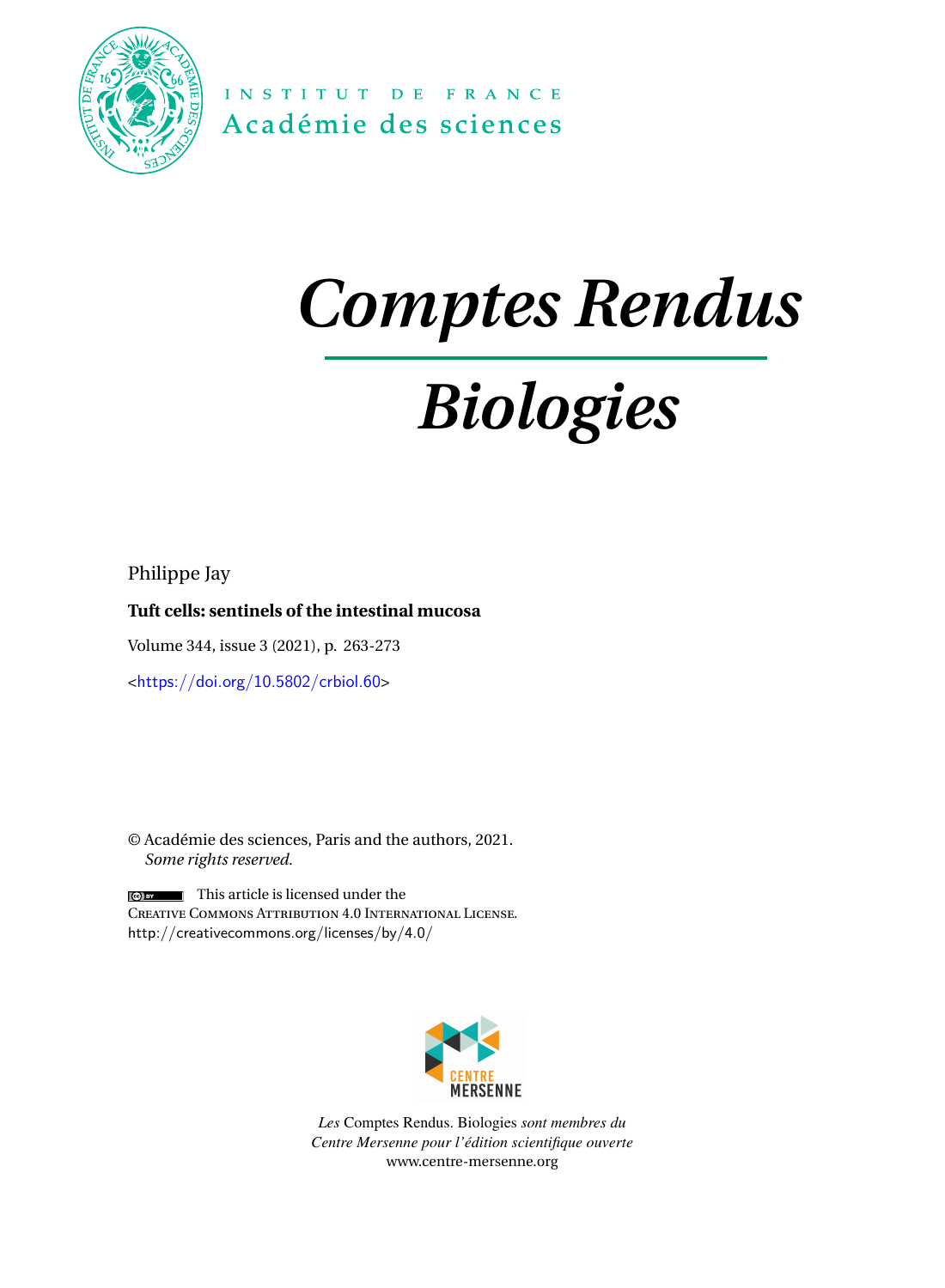

Articles / Reviews / *Articles / Revues*

# Tuft cells: sentinels of the intestinal mucosa

# *Les cellules tuft : sentinelles de la muqueuse intestinale*

**Philippe Jay**  $\bullet$  *a*, *b* 

*a* IGF, Univ. Montpellier, CNRS, Inserm, Montpellier, France *<sup>b</sup>* Equipe labélisée Ligue Nationale Contre le Cancer, France *E-mail:* [philippe.jay@igf.cnrs.fr](mailto:philippe.jay@igf.cnrs.fr)

#### **Philippe Jay is the 2020 recipient of the Prix Jaffé-Institut de France / Philippe Jay est lauréat 2020 du Prix Jaffé-Institut de France**

**Abstract.** The intestinal epithelium is one of our main interfaces with the outside world, including the intestinal microbiota. This epithelium thus combines the two essential functions of nutrient absorption and barrier. In order to fulfill its different roles, the intestinal epithelium is made up of several specialized cell types. Among these, tuft cells have long remained in the shadows, but the understanding of their function has accelerated dramatically in recent years. The purpose of this review is to outline the characterization of tuft cells and the discovery of their sentinel function in the intestinal mucosa.

**Résumé.** L'épithélium intestinal constitue l'une de nos principales interfaces avec le monde extérieur, y compris le microbiote intestinal. Cet épithélium combine ainsi les deux fonctions essentielles d'absorption de nutriments et de barrière. Afin de remplir ses différents rôles, l'épithélium intestinal est constitué de plusieurs types cellulaires spécialisés. Parmi ceux-ci, les cellules tuft sont longtemps restées dans l'ombre, mais la compréhension de leur fonction a connu une accélération spectaculaire ces dernières années. L'objet de cette revue est de retracer les grandes lignes de la caractérisation des cellules tuft et de la découverte de leur fonction de sentinelle dans la muqueuse intestinale.

**Keywords.** Tuft cell, Intestinal epithelium, Type 2 immune response, Microbiota, Mucosal immunity. **Mots-clés.** Cellule tuft, Épithélium intestinal, Réponse immune de type 2, Microbiote, Immunité mucosale.

*Manuscript received 17th August 2021, accepted 23rd August 2021.*

Living organisms must constantly adapt to changes in their environment. The intestinal epithelium represents one of the main interfaces between our organism and the environment, representing about 200 square meters if we develop the villi and micro-villi on a plane. The content of the intestine is very variable, not only in the quantity and nature of nutrients, but also in potentially dangerous compounds (toxic substances, mutagens, allergens), microbes and parasites, often ingested with food. The importance of the intestinal epithelium as a site of entry for many compounds and microorganisms is well illustrated by the means implemented to ensure its defense: 70% of our immunocytes are located in the intestine. However, although the intestinal epithelium is on the front line, in direct contact with the contents of the intestinal lumen, its role in the identification of potential hazards and the dialogue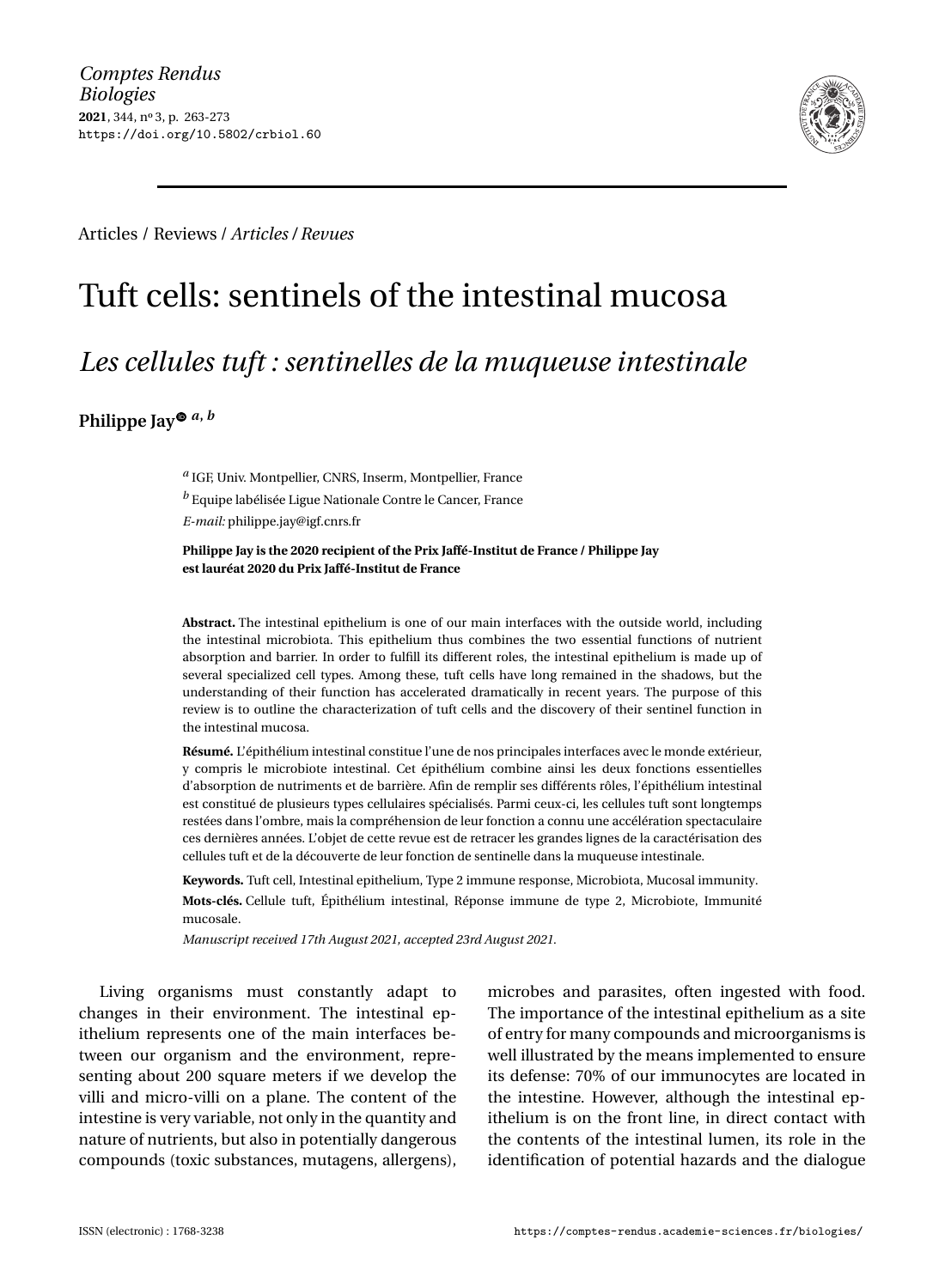with the immune system is still only partially understood.

# **1. Morphology and cellular composition of the intestinal epithelium**

The intestinal epithelium is the most rapidly renewing structure of our organism, with a complete renewal time of about one week and a daily production of several grams of cells. This epithelium, made up of a cell monolayer, is organized into two compartments called crypts and villi. The crypt is the proliferative compartment of the epithelium. It is composed of cells that proliferate rapidly in order to produce the quantity of cells necessary to renew the structure. Crypts contain at their base stem cells expressing the Lgr5 marker [\[1\]](#page-10-0), and these cells are interspersed with other cells, called Paneth cells. The latter participate in the stem cell niche by producing growth factors, and are also important in regulating the bacterial populations present in the gut and collectively constituting the gut microbiota [\[2\]](#page-10-1). Thus, the stem cells proliferate, and their progeny migrate to the adjacent villi continuing their proliferation to amplify the cell population until they reach the base of the villi. The cells then stop proliferating but continue to migrate along the villi until they reach the end of the villi and end their journey by delaminating into the intestinal lumen.

Several specialized cell types make up the intestinal epithelium, in addition to stem cells and Paneth cells. Enterocytes provide nutrient absorption and are the most abundant cell type in the small intestinal epithelium. Other cells, called goblet cells because of their goblet-like morphology, produce a protective mucus layer separating the epithelial monolayer from the luminal contents. Enteroendocrine cells secrete an array of hormones regulating the physiology of the gut and the digestive process, while M (microfold) cells cover the lymphoid follicles of the gut and play important roles in antigenic sampling (for a review, see [\[3\]](#page-10-2)). Finally, tuft cells are the focus of this synthesis.

# **2. Discovery and cellular characterization of intestinal tuft cells**

More than half a century ago, electron microscopy first allowed the identification of the atypical morphology of tuft cells in the epithelia of the trachea [\[4\]](#page-10-3) or the gastrointestinal tract of rodents [\[5\]](#page-10-4). Indeed, these cells are characterized by an apical tuft of long microvilli projecting into the lumen, as well as radicles rich in actin, fimbrin and villin extending from the tips of the microvilli in a basal direction [\[6\]](#page-10-5), and a tubulovesicular system consisting of multiple apical vesicles [\[7\]](#page-10-6). Nevertheless, the lack of markers that allow the identification of tuft cells by routine methods as well as the rarity of these cells, representing only about 0.5% of the cells of the mouse small intestinal epithelium, have probably contributed to the longevity of the mystery surrounding the function of these cells. The first combinations of markers to unambiguously identify intestinal tuft cells were published a dozen years ago, including Dclk1 (Doublecortin-like kinase 1), Gfi1b (Growth factor independent 1b), Sox9 (Sex-determining region Y-box 9), Ptgs1 (prostaglandin-endoperoxide synthase 1), Ptgs2 (prostaglandin-endoperoxide synthase 2) and acetylated tubulin [\[8](#page-10-7)[–11\]](#page-10-8) (Figure [1\)](#page-3-0).

Despite their morphological and molecular originality, tuft cells are unsurprisingly part of the progeny of intestinal stem cells [\[1\]](#page-10-0), as shown by cell tracing experiments using stem cells expressing the leucine rich repeat containing G protein coupled receptor 5 (Lgr5) marker [\[9\]](#page-10-9). The differentiation pathway of tuft cells then diverges from those of other differentiated cell types such as enteroendocrin cells, goblet cells and Paneth cells because their presence is not affected by the deletion of, respectively, Neurog3 (Neurogenin 3), Spedef (SAM-pointed domain-containing ETS transcription factor) and Sox9 (sex-determining region Y-box 9) [\[9,](#page-10-9) [11\]](#page-10-8). It is only more recently that the first transcription factor specifically required for tuft cell differentiation, Pou2f3 (POU domain, class 2, transcription factor 3), was identified. Its absence leads to an apparently normal intestinal epithelium in which tuft cells are absent [\[12\]](#page-10-10).

### **3. Tuft cells: sentinels of the intestinal mucosa**

While the function of intestinal tuft cells remained mysterious for a long time, it is quite remarkable that three teams discovered their first function almost simultaneously, independently and with different approaches. In a first study, it was the exploitation of a mouse model without tuft cells that allowed to prove the involvement of tuft cells in the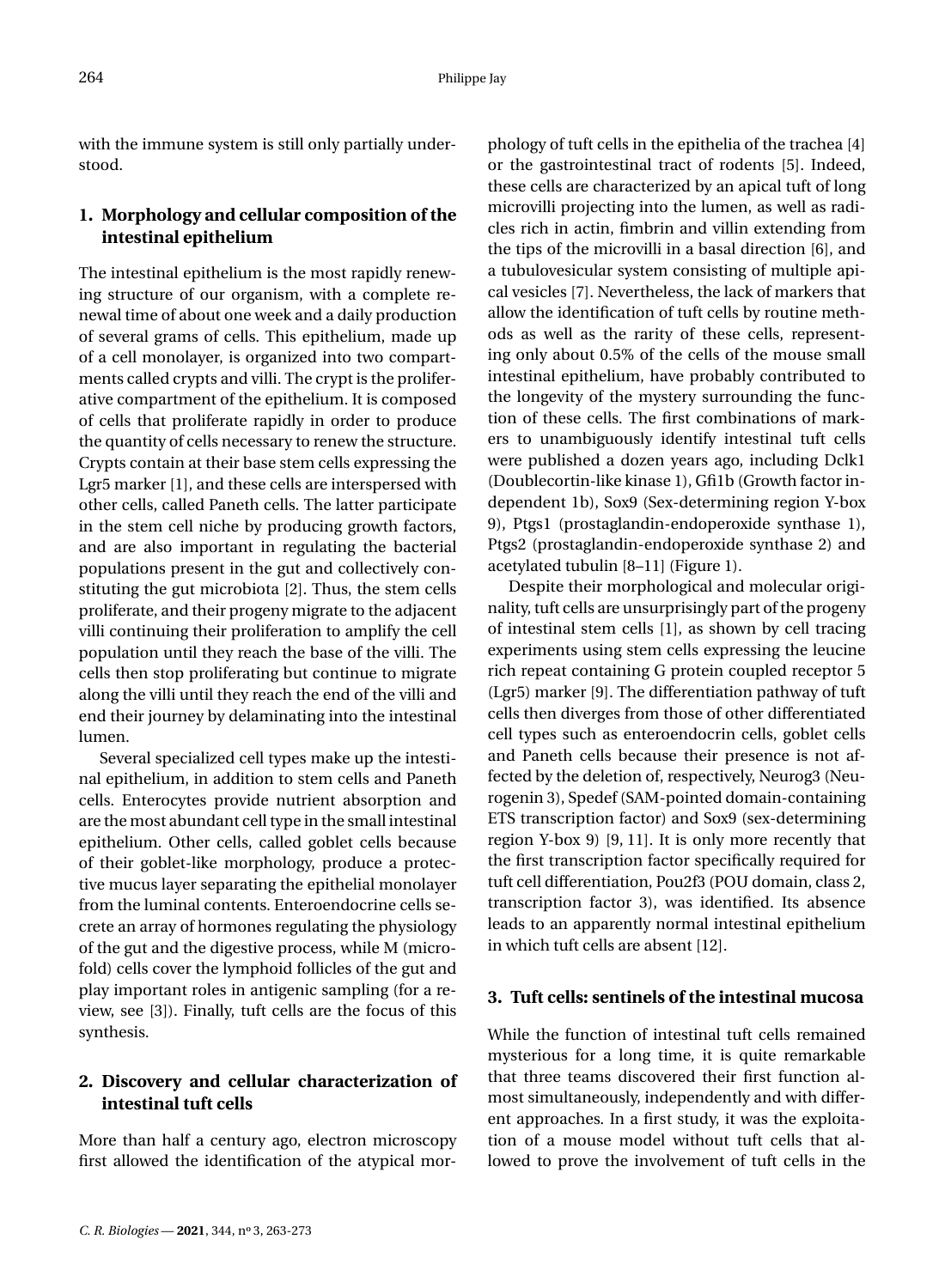

**Figure 1.** Tuft cells are a minority population of the intestinal epithelium. Intestinal villus (apex at top) with a tuft cell identified by immunofluorescence using Dclk1 protein (white) as a marker. Cell nuclei are highlighted by DAPI staining (blue). Scale bar: 10 µm.

<span id="page-3-0"></span>initiation of type 2 immune responses against infections by intestinal helminths such as *Nippotrongylus brasiliensis*. Indeed, while parasitic infection is accompanied by a dramatic expansion of tuft cell numbers in the intestinal epithelium, the absence of these cells in Pou2f3-deficient mice causes a significant delay in the initiation of an immune response and in the expulsion of worms. In addition, this study found that intestinal tuft cells are the source of the epithelial production of the cytokine IL-25, known as an alarmin involved in the initiation of type 2 responses [\[13,](#page-10-11) [14\]](#page-10-12). Finally, this study demonstrated the involvement of tuft cells in the initiation of type 2 responses via the role of IL-25 by treating tuft cell-deficient mice (Pou2f3<sup>-/-</sup>) with recombinant IL-25, restoring an effective type 2 response leading to worm expulsion within the same time frame as in mice with a normal genotype. Thus, infection with *N. brasiliensis* leads to the activation of tuft cells and the production of IL-25. The latter activates innate lymphoid cells type 2 (ILC2), located in the *lamina propria* of the intestinal mucosa, and results in the production of other type 2 interleukins, notably IL-13 by ILC2. IL-13, in turn, causes remodeling of the intestinal epithelium, with hyperplasia of mucus cells, which underlies the so-called "weep and sweep" response that facilitates worm expulsion [\[15\]](#page-10-13), but also hyperplasia of tuft cells. The latter can be interpreted as a positive reinforcement loop, with increased IL-25 production and reinforcement of the type 2 response until worm expulsion [\[12\]](#page-10-10). In the absence of tuft cells, this loop is not efficiently initiated (Figure [2\)](#page-4-0).

Another independent study was carried out by a team working specifically on type 2 immune responses, using a transgenic mouse model (called Flare25) that not only invalidates the gene coding for IL-25, but also reveals the cells expressing IL-25. These authors demonstrated the co-expression of IL-25 in cells expressing the Dclk1 marker, i.e. tuft cells, and the amplification of these cells during the type 2 response following *N. Brasiliensis* infection, under the control of the ILC2-IL-13 loop [\[16\]](#page-10-14) as in the previous study.

The authors of a third study used a different approach, noting that infection with different helminths (*N. Brasiliensis*, *Heligmosomoides Polygyrus*) or with the symbiotic protozoa *Tritrichomonas muris* had in common to cause amplification of the tuft cell lineage. They then builded on previous work that proposed a chemosensory role for tuft cells, including the expression of taste receptors and components involved in their signaling such as the G protein gustducin- $\alpha$  [\[17\]](#page-10-15), phospholipase β2 [\[18\]](#page-10-16) and the transient receptor potential cation channel, subfamily M, member 5 (TRPM5) [\[19,](#page-10-17) [20\]](#page-10-18), as well as calcium signaling stimulated by treatment with denatonium, a bitter substance [\[21\]](#page-10-19). Thus, using mice deficient for gustducin- $\alpha$  or for the Trpm5 channel, the authors found a delay in the expulsion of *H. polygyrus* as well as a decrease in the amplification of the number of tuft cells and a decrease in the expression of IL-25 after colonization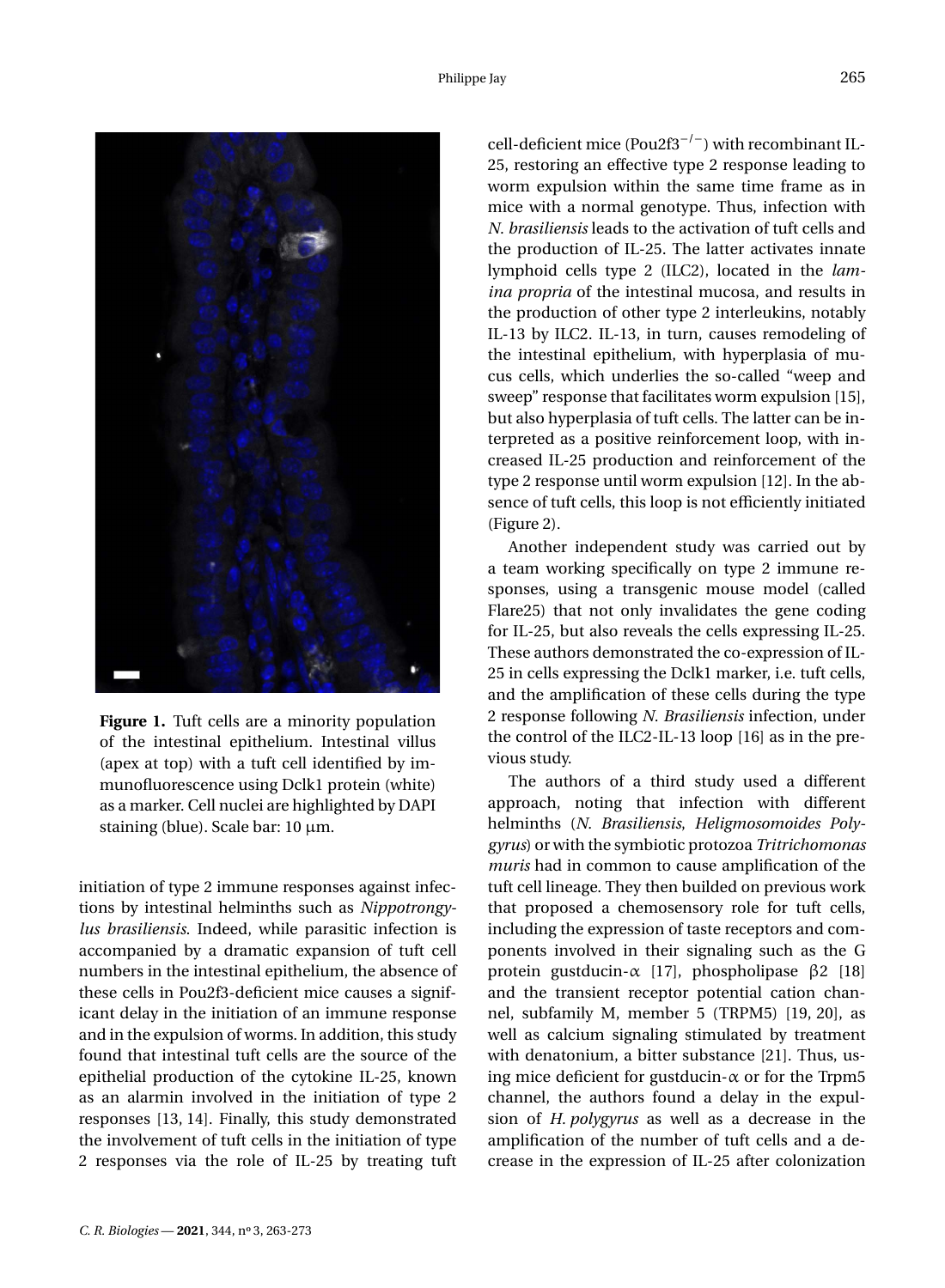

<span id="page-4-0"></span>**Figure 2.** Establishment of a type 2 immune response following helminthic infection. Molecules produced directly or indirectly by parasites located in the intestinal lumen activate rare tuft cells present in the intestinal epithelium. Tuft cells respond by producing a cytokine called alarmin, IL-25, which activates innate lymphoid cells type 2 (ILC2) in the *lamina propria*. The latter initiate the type 2 response, notably via the secretion of IL-13, one of the consequences of which is an increase in the number of tuft cells in the intestinal epithelium, thus inducing an amplification of the response until the expulsion of the parasite (here: *Nippostrongylus brasiliensis*).

by *T. muris*. Conversely, injection of recombinant IL-25 into Trpm5-deficient mice restored tuft cell abundance in a manner dependent on IL-13 signaling. In conclusion, this study proposed that intestinal tuft cells and taste receptor-related chemosensation constitute a parasite signal recognition system [\[22\]](#page-10-20).

#### **4. What are the signals that activate tuft cells?**

At the same time, the presence of taste receptors on tuft cells is not unanimously accepted. Some recent transcriptomic studies have indeed failed to demonstrate the expression of taste receptors in intestinal tuft cells [\[23,](#page-10-21)[24\]](#page-11-0).

However, other studies have identified the expression of the Tas1r3 receptor, responsible for the detection of sweet and umami tastes by the taste buds, in the distal part of the mouse small intestine. Furthermore, mice deficient for this receptor do not respond to tuft cell-activating signals such as succinate or the protozoan *Tritrichomonas muris*, and have reduced tuft cell numbers in their distal small intestine [\[25\]](#page-11-1). Further targeted analyses using PCR detected increased expression of 3 Tas2rs family receptors (Tas2r117, Tas2r136, and Tas2r143)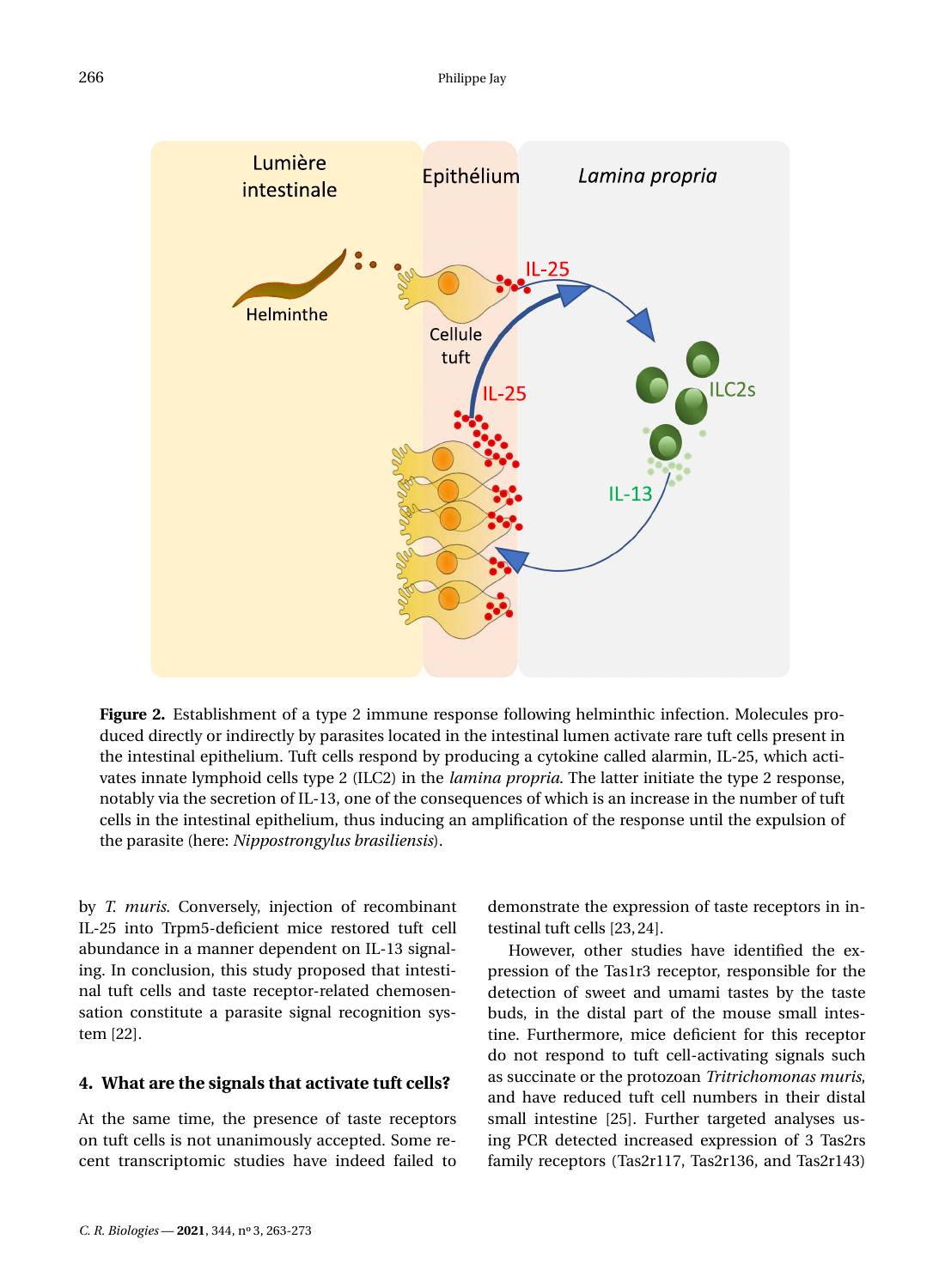in organoids [\[26\]](#page-11-2) from interleukin-13 (IL-13)-treated mice, and co-expression of these receptors with Dclk1, a tuft cell marker, was validated by *in situ* hybridization [\[27\]](#page-11-3).

While the role of taste receptors in tuft cell activation is still controversial, several studies have focused on other G-protein coupled receptors expressed by tuft cells. Short-chain fatty acid (Ffar3) and succinate (Sucnr1) receptors, for example, are specifically expressed by tuft cells in the intestinal epithelium [\[28\]](#page-11-4), and could constitute a relay between the presence of metabolites produced by the commensal flora and tuft cell activation. Indeed, treatment of mice with succinate in drinking water is sufficient to induce marked proliferation of ILC2 and production of IL-13 by these same cells, as well as hyperplasia of the tuft cell lineage [\[28\]](#page-11-4) and mucus cells, in a gustducin- and Trpm5-dependent manner [\[29\]](#page-11-5). Other short-chain fatty acids such as acetate, butyrate or propionate do not have the same activating properties, pointing to some specificity of succinate as a metabolite capable of activating tuft cells and, consequently, initiating a type 2 immune response. Moreover, the activation of ILC2s by succinate requires the presence of tuft cells and IL-25, and is significantly reduced in the absence of Trpm5, supporting the presence of a functional succinate-tuft cells-Trpm5-IL-25-ILC2s axis. It remained to identify luminal organisms capable of producing succinate. This property has been well demonstrated for *Tritrichomonas*, since monoinfection of axenic mice with this protozoan causes an increase in succinate levels [\[28\]](#page-11-4). Interestingly, succinate is also a metabolite that can be produced (and metabolized) by the gut microbiota. Thus, it has been shown that changes in the microbiota, for example following antibiotic treatment with streptomycin, or

### *French version*

Les organismes vivants doivent sans cesse s'adapter aux changements de leur environnement. L'épithélium intestinal représente une des principales interfaces entre notre organisme et l'environnement, représentant environ 200 mètres carrés si l'on développe les villosités et micro-villosités sur un plan. Le contenu de l'intestin est très variable, non seulement dans la quantité et nature des nutriments, mais aussi en composés potentiellement dangereux (subaltered intestinal motility caused by treatment with polyethylene glycol, can cause an increase in luminal succinate concentration [\[30\]](#page-11-6). The role of the succinate receptor (Sucnr1 or Gpr91), specifically expressed by tuft cells within the intestinal epithelium, has been well demonstrated with mice deficient for this receptor (Sucnr1<sup>-/-</sup>) that have a diminished immune response following treatment with streptomycin or polyethylene glycol [\[29\]](#page-11-5). However, the relationship between succinate, the Sucnr1 receptor, and the initiation of a type 2 response does not yet seem to be fully understood as Sucnr1-deficient mice respond normally to infection by the helminth *Nippostrongylus brasiliensis*, which also produces succinate [\[29\]](#page-11-5).

#### **5. Conclusion and perspectives**

After being remarkably ignored for half a century, tuft cells are the objects of increasing attention. The last five years have seen dramatic advances, including the identification of the first function of intestinal tuft cells as sentinels of this mucosa. Using a range of tools in mouse genetics, we are beginning to identify the signaling circuits that are activated in tuft cells, as well as some of the signals produced by luminal microorganisms that enable this activation. However, the understanding of the multiplicity of signals activating tuft cells, as well as the resulting signaling cascades in tuft cells and their physiological consequences is still in its infancy and the coming years will undoubtedly allow a more comprehensive appreciation of the role of these cells that are as rare in the intestinal mucosa as they are essential for the regulation of its homeostasis.

stances toxiques, mutagènes, allergènes), microbes et parasites, souvent ingérés avec l'alimentation. L'importance de l'épithélium intestinal comme site d'entrée pour de nombreux composés et microorganismes est bien illustrée par les moyens mis en œuvre pour assurer sa défense : 70% de nos immunocytes sont localisés dans l'intestin. Cependant, bien que l'épithélium intestinal soit en première ligne, en contact direct avec le contenu de la lumière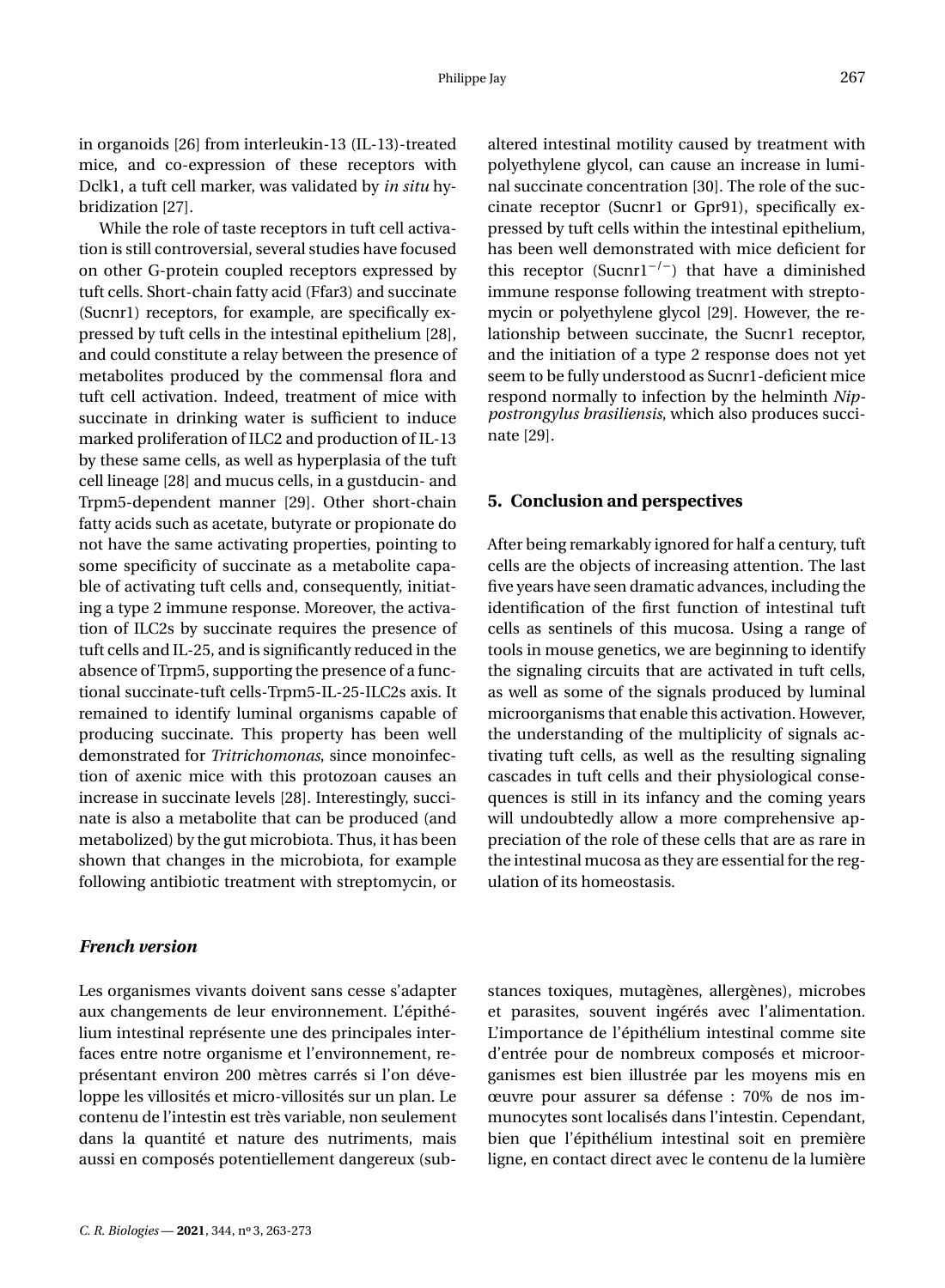intestinale, son rôle dans l'identification des dangers potentiels et le dialogue avec le système immunitaire n'est encore que partiellement compris.

# **1. Morphologie et composition cellulaire de l'épithélium intestinal**

L'épithélium intestinal est la structure de notre organisme se renouvelant le plus rapidement, avec un renouvellement complet de l'ordre d'une semaine et la production quotidienne de plusieurs grammes de cellules. Cet épithélium, constitué d'une monocouche cellulaire, est organisé en deux compartiments appelés cryptes et villosités. La crypte constitue le compartiment prolifératif de l'épithélium. Elle est composée de cellules proliférant rapidement afin de produire la quantité de cellules nécessaires au renouvellement de la structure. Les cryptes contiennent à leur base des cellules souches exprimant le marqueur Lgr5 [\[1\]](#page-10-0), et ces cellules sont intercalées entre d'autres cellules, appelées cellules de Paneth. Ces dernières participent à la niche des cellules souches en produisant des facteurs de croissance, et sont aussi importantes pour réguler les populations bactériennes présentes dans l'intestin et constituant collectivement le microbiote intestinal [\[2\]](#page-10-1). Ainsi, les cellules souches prolifèrent, et leur progéniture migre vers les villosités attenantes en continuant leur prolifération afin d'amplifier la population cellulaire jusqu'à atteindre la base des villosités. Les cellules cessent alors de proliférer tout en continuant leur migration le long de la villosité, jusqu'à en atteindre l'extrémité et terminer leur périple en délaminant dans la lumière intestinale.

Plusieurs types cellulaires spécialisés composent l'épithélium intestinal, en plus des cellules souches et des cellules de Paneth. Les entérocytes assurent l'absorption des nutriments et constituent le type cellulaire le plus abondant de l'épithélium de l'intestin grêle. D'autres cellules, appelées caliciformes à cause de leur morphologie en calice, produisent une couche de mucus protecteur séparant la monocouche épithéliale du contenu luminal. Les cellules entéroendocrines sécrètent une panoplie d'hormones régulant la physiologie de l'intestin et le processus de digestion, alors que les cellules M (microfold) recouvrent les ilots lymphoïdes de l'intestin et jouent des rôles importants dans l'échantillonnage antigénique (pour une revue, voir [\[3\]](#page-10-2)). Finalement, les cellules tuft font l'objet de cette synthèse.

## **2. Découverte et caractérisation cellulaire des cellules tuft intestinales**

C'est d'abord la microscopie électronique qui a permis, il y a plus d'un demi-siècle, d'identifier la morphologie atypique des cellules tuft dans les *epithelia* de la trachée [\[4\]](#page-10-3) ou du tractus gastro-intestinal de rongeurs [\[5\]](#page-10-4). En effet, ces cellules se distinguent notamment par une touffe (tuft) apicale de longues microvillosités se projetant dans la lumière, ainsi que par des radicelles riches en actine, fimbrine et villine s'étendant à partir de l'extrémité des microvillosités en direction basale [\[6\]](#page-10-5), et d'un système tubulovésiculaire constitué de multiples vésicules apicales [\[7\]](#page-10-6). Néanmoins, l'absence de marqueurs permettant l'identification des cellules tuft par des méthodes de routine ainsi que la rareté de ces cellules, ne représentant qu'environ 0.5% des cellules de l'épithélium de l'intestin grêle de souris, ont probablement contribué à la longévité du mystère entourant la fonction de ces cellules. Les premières combinaisons de marqueurs permettant d'identifier les cellules tuft intestinales de façon non ambigüe furent publiées il y a une douzaine d'années avec, notamment, Dclk1 (Doublecortin-like kinase 1), Gfi1b (Growth factor independent 1b), Sox9 (Sex-determining region Y-box 9), Ptgs1 (prostaglandin-endoperoxide synthase 1), Ptgs2 (prostaglandin-endoperoxide synthase 2) et la tubuline acétylée [\[8](#page-10-7)[–11\]](#page-10-8) (Figure [1\)](#page-7-0).

Malgré leur originalité morphologique et moléculaire, les cellules tuft font sans surprise partie de la descendance des cellules souches intestinales [\[1\]](#page-10-0), comme l'ont montré des expériences de traçage cellulaire à partir des cellules souches exprimant le marqueur Lgr5 (leucine rich repeat containing G protein coupled receptor 5) [\[9\]](#page-10-9). La voie de différenciation des cellules tuft diverge ensuite de celles d'autres types cellulaires différenciés comme les cellules entéroencrines, les cellules caliciformes et les cellules de Paneth car leur présence n'est pas affectée par la délétion de, respectivement, Neurog3 (Neurogenin 3), Spedef (SAM-pointed domain-containing ETS transcription factor) et Sox9 (sex-determining region Ybox 9) [\[9,](#page-10-9) [11\]](#page-10-8). Ce n'est que plus récemment que le premier facteur de transcription spécifiquement requis pour la différenciation des cellules tuft, Pou2f3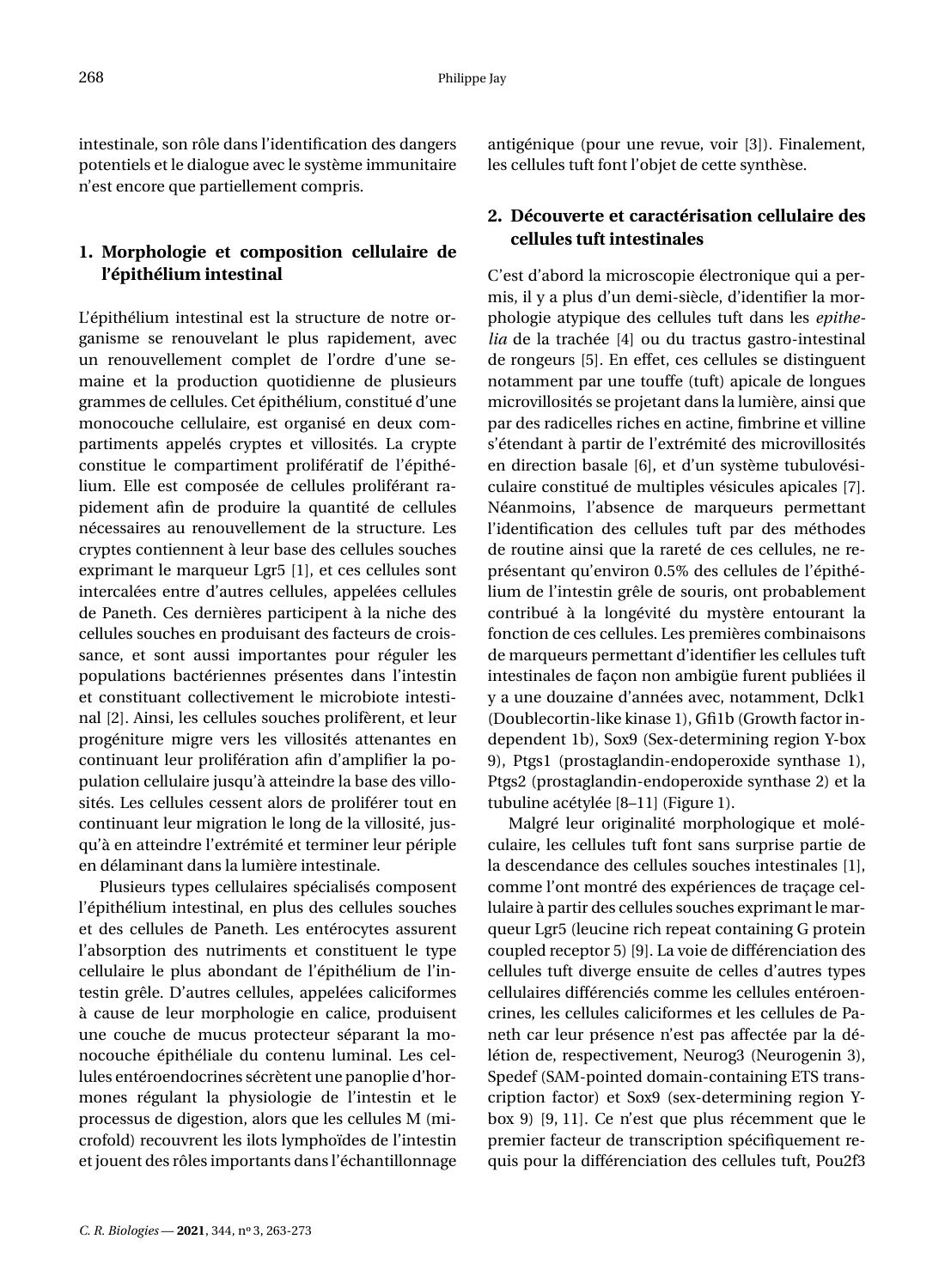

<span id="page-7-0"></span>**Figure 1.** Les cellules tuft sont une population minoritaire de l'épithélium intestinal. Villosité intestinale (apex en haut) avec une cellule tuft identifiée par immunofluorescence en utilisant la protéine Dclk1 (blanc) comme marqueur. Les noyaux des cellules sont mis en évidence par une coloration au DAPI (bleu). Barre d'échelle : 10 µm.

(POU domain, class 2, transcription factor 3), fut identifié. Son absence conduit à un épithélium intestinal apparemment normal mais dans lequel les cellules tuft sont inexistantes [\[12\]](#page-10-10).

# **3. Les cellules tuft : des sentinelles de la muqueuse intestinale**

Alors que la fonction des cellules tuft intestinales est restée longtemps mystérieuse, il est assez remar-

quable que leur première fonction ait été découverte quasi-simultanément pas trois équipes, de façon indépendante et avec des approches différentes. Dans une première étude, c'est l'exploitation d'un modèle murin dépourvu de cellules tuft qui a permis de prouver l'implication des cellules tuft dans l'initiation de réponses immunes de type 2 contre des infections par des helminthes intestinaux tels que *Nippotrongylus brasiliensis*. En effet, alors que l'infection parasitaire est accompagnée par une expansion spectaculaire du nombre de cellules tuft dans l'épithélium intestinal, l'absence de ces cellules dans des souris déficientes en *Pou2f3* cause un important retard dans la mise en place d'une réponse immunitaire et dans l'expulsion des vers. De plus, cette étude a trouvé que les cellules tuft intestinales sont la source de la production épithéliale de la cytokine IL-25, connue comme une alarmine impliquée dans l'initiation de réponses de type 2 [\[13,](#page-10-11)[14\]](#page-10-12). Finalement, cette étude a démontré l'implication des cellules tuft dans l'initiation de réponses de type 2 *via* le rôle de l'IL-25 grâce à une expérience de traitement de souris déficientes en cellules tuft (*Pou2f3*−/−) traitées avec de l'IL-25 recombinante, ce qui permit de restaurer une réponse de type 2 efficace conduisant à une expulsion des vers dans les mêmes délais que dans des souris de génotype normal. Ainsi, l'infection par *N. brasiliensis* conduit à l'activation des cellules tuft et la production d'IL-25. Cette dernière active les cellules lymphoides innées de type 2 (ILC2), situées dans la *lamina propria* de la muqueuse intestinale, et résulte en la production d'autres interleukines de type 2, notamment l'IL-13 par les ILC2. L'IL-13, à son tour, cause un remodelage de l'épithélium intestinal, avec une hyperplasie des cellules à mucus, à la base de la réponse appelée « weep and sweep » qui facilite l'expulsion des vers [\[15\]](#page-10-13), mais aussi une hyperplasie des cellules tuft. Cette dernière peut être interprétée comme une boucle de renforcement positive, avec une plus grande production d'IL-25 et un renforcement de la réponse de type 2 jusqu'à expulsion des vers [\[12\]](#page-10-10). En l'absence de cellules tuft, cette boucle n'est pas efficacement initiée (Figure [2\)](#page-8-0).

De façon tout à fait indépendante, une autre étude a été réalisée par une équipe travaillant spécifiquement sur les réponses immunes de type 2, grâce à un modèle de souris transgénique (appelé Flare25) permettant à la fois d'invalider le gène co-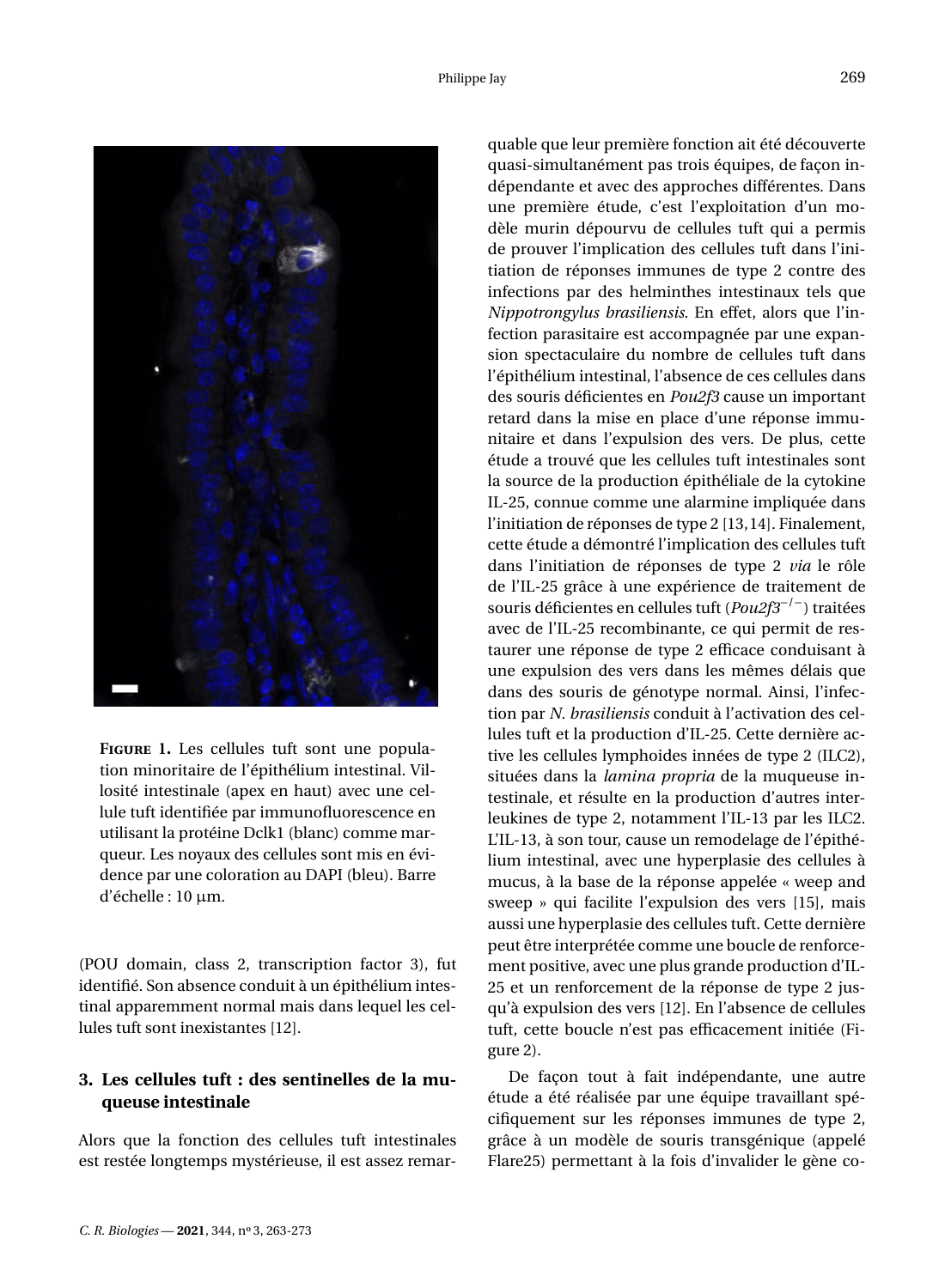

<span id="page-8-0"></span>**Figure 2.** Mise en place d'une réponse immune de type 2 suite à une infection helminthique. De rares cellules tuft présentes dans l'épithélium intestinal sont activées par des molécules produites directement ou indirectement par les parasites situés dans la lumière intestinale. Les cellules tuft répondent en produisant une cytokine appelée alarmine, l'IL-25, qui active les cellules lymphoides innées de type 2 (ILC2) dans la *lamina propria*. Ces dernières mettent en place la réponse de type 2, notamment via la sécrétion d'IL-13, dont une des conséquences est l'augmentation du nombre des cellules tuft au niveau de l'épithélium intestinal, induisant ainsi une amplification de la réponse jusqu'à l'expulsion du parasite (ici : *Nippostrongylus brasiliensis*).

dant pour l'IL-25, mais aussi de révéler les cellules exprimant l'IL-25. Ces auteurs ont ainsi démontré la co-expression de l'IL-25 dans les cellules exprimant le marqueur Dclk1, c'est-à-dire les cellules tuft, puis l'amplification de ces cellules au cours de la réponse de type 2 suite à une infection par *N. Brasiliensis*, sous le contrôle de la boucle ILC2-IL-13 [\[16\]](#page-10-14) comme dans l'étude précédente.

Les auteurs d'une troisième étude ont utilisé une approche différente, remarquant que l'infection par différents helminthes (*N. Brasiliensis*, *Heligmosomoides Polygyrus*) ou protozoaires symbiotiques *Tritrichomonas muris* avaient en commun de causer une amplification du lignage des cellules tuft. Se basant ensuite sur des travaux antérieurs ayant proposé un rôle de chemo-sensation pour les cellules tuft, notamment avec l'expression de récepteurs du goût et des composants impliqués dans leur signalisation tels que la protéine G gustducinα [\[17\]](#page-10-15), la phospholipase β2 [\[18\]](#page-10-16) et le canal transient receptor potential cation channel, subfamily M, member 5 (TRPM5) [\[19,](#page-10-17) [20\]](#page-10-18), ainsi qu'une signalisation calcique stimulée par un traitement avec du dénatonium, une substance amère [\[21\]](#page-10-19). Ainsi, utilisant des souris déficientes pour la gustducin-α ou pour le canal Trpm5, les auteurs ont trouvé un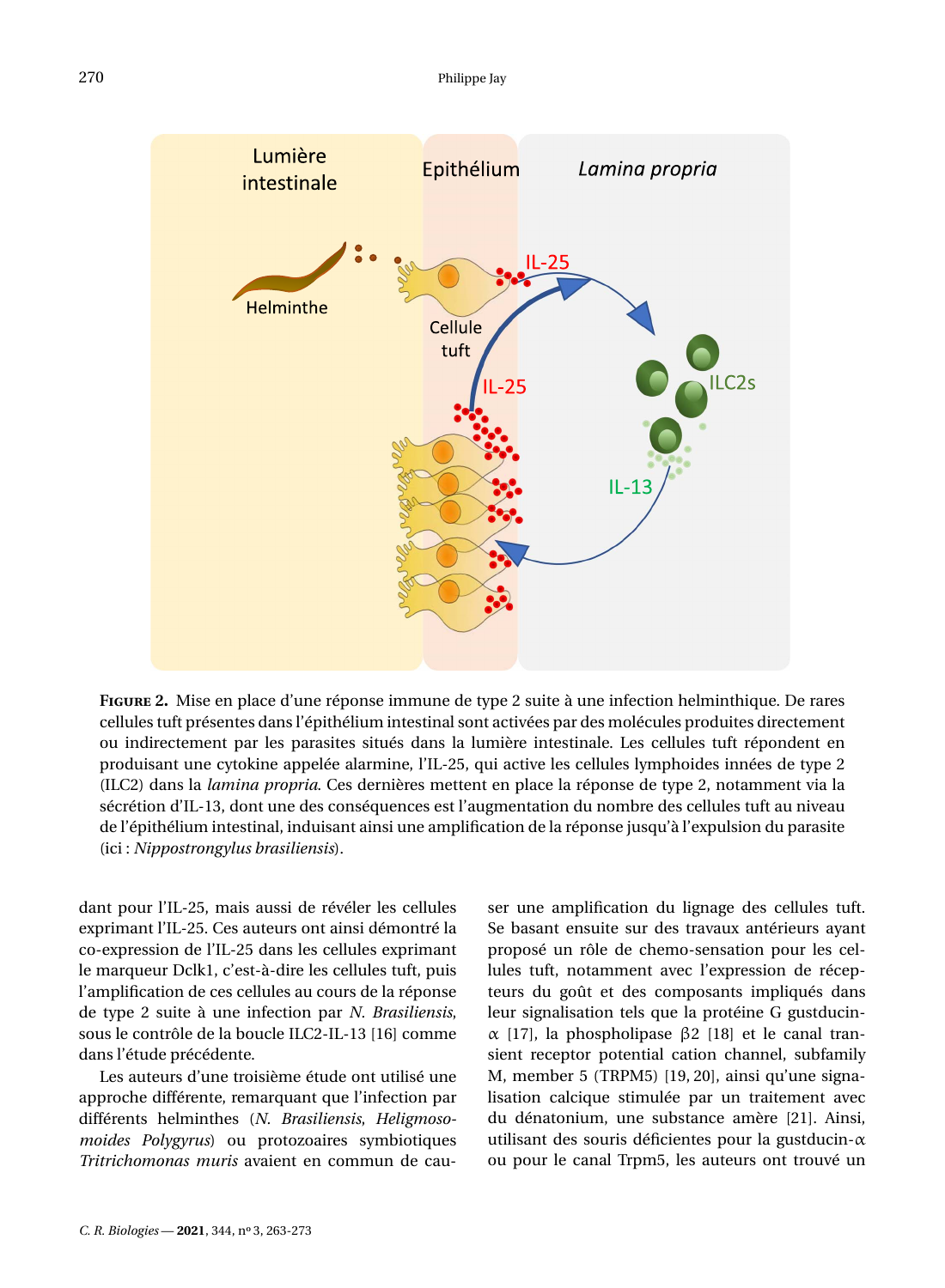retard dans l'expulsion d'*H. Polygyrus* ainsi qu'une diminution de l'amplification du nombre des cellules tuft et une baisse de l'expression d'IL-25 après colonization par *T. muris*. A l'inverse, l'injection d'IL-25 recombinante dans des souris déficientes en Trpm5 permet de restaurer l'abondance des cellules tuft, d'une façon dépendante de la signalisation par IL-13. En conclusion, cette étude propose que les cellules tuft intestinales et la chemosensation liée aux récepteurs du goût constituent un système de reconnaissance de signaux parasitaires [\[22\]](#page-10-20).

## **4. Quels sont les signaux activant les cellules tuft?**

En même temps, la présence de récepteurs du goût sur les cellules tuft ne fait pas l'unanimité. Certaines études transcriptomiques récentes n'ont en effet pas réussi à mettre en évidence d'expression de récepteurs du goût dans les cellules tuft intestinales [\[23,](#page-10-21)[24\]](#page-11-0).

Cependant, d'autres études ont identifié l'expression du récepteur Tas1r3, responsable de la détection des goûts sucré et umami par les papilles gustatives, dans la partie distale de l'intestin grêle de souris. De plus, les souris déficientes pour ce récepteur ne répondent pas aux signaux activateurs de cellules tuft comme le succinate ou le protozoaire *Tritrichomonas muris*, et ont un effectif réduit de cellules tuft dans leur intestin grêle distal [\[25\]](#page-11-1). D'autres analyses ciblées, utilisant la PCR, ont détecté une augmentation d'expression de 3 récepteurs de la famille Tas2rs (Tas2r117, Tas2r136 et Tas2r143) dans des organoides [\[26\]](#page-11-2) de souris traités par l'interleukine-13 (IL-13) et la coexpression de ces récepteurs avec Dclk1, un marqueur de cellules tuft, a été validée par hybridation *in situ* [\[27\]](#page-11-3).

Alors que le rôle des récepteurs du goût dans l'activation des cellules tuft reste encore controversé, plusieurs études se sont intéressées à d'autres récepteurs couplés aux protéines G exprimés par les cellules tuft. Les récepteurs des acides gras à chaine courte (Ffar3) et du succinate (Sucnr1), par exemple, sont exprimés spécifiquement par les cellules tuft dans l'épithélium intestinal [\[28\]](#page-11-4), et pourraient constituer un relai entre la présence de métabolites produits par la flore commensale et l'activation des cellules tuft. En effet, le traitement de souris par du succinate dans l'eau de boisson suffit à induire une prolifération marquée des ILC2 et la production d'IL-13 par ces mêmes cellules, ainsi que l'hyperplasie des lignages des cellules tuft [\[28\]](#page-11-4) et des cellules à mucus, de façon dépendante de la gustducin et de Trpm5 [\[29\]](#page-11-5). D'autres acides gras à chaine courte comme l'acétate, le butyrate ou le propionate n'ont pas les mêmes propriétés activatrices, pointant vers une certaine spécificité du succinate comme un métabolite capable d'activer les cellules tuft et, en conséquence, initier une réponse immune de type 2. De plus, l'activation des ILC2s par le succinate requiert la présence de cellules tuft et d'IL-25, et se retrouve significativement réduite en absence de Trpm5, confortant la présence d'un axe fonctionnel succinate-cellules tuft-Trpm5-IL-25- ILC2s. Restait à identifier des organismes luminaux capables de produire du succinate. Cette propriété a été bien démontrée pour *Tritrichomonas*, puisque la mono-infection de souris axéniques avec ce protozoaire cause une augmentation du niveau de succinate [\[28\]](#page-11-4). Il est intéressant de noter que le succinate est aussi un métabolite pouvant être produit (et métabolisé) par le microbiote intestinal. Il a ainsi été démontré que des modifications du microbiote, par exemple suite à un traitement antibiotique avec de la streptomycine, ou une altération de la motilité intestinale causée par un traitement avec du polyethylène glycol, peuvent causer une élévation de la concentration luminale en succinate [\[30\]](#page-11-6). Le rôle du récepteur au succinate (Sucnr1 ou Gpr91), spécifiquement exprimé par les cellules tuft au sein de l'épithélium intestinal, a bien été démontré avec des souris déficientes pour ce récepteur (*Sucnr1*−/−) qui ont une réponse immunitaire diminuée suite à des traitements avec de la streptomycine ou du polyethylène glycol [\[29\]](#page-11-5). Pour autant, la relation entre le succinate, le récepteur Sucnr1, et l'initiation d'une réponse de type 2 ne semble pas encore complètement comprise car des souris déficientes en Sucnr1 répondent normalement à l'infection par l'helminthe *Nippostrongylus brasiliensis*, qui produit aussi du succinate [\[29\]](#page-11-5).

#### **5. Conclusion et perspectives**

Après avoir été remarquablement ignorées pendant un demi-siècle, les cellules tuft sont l'objet d'une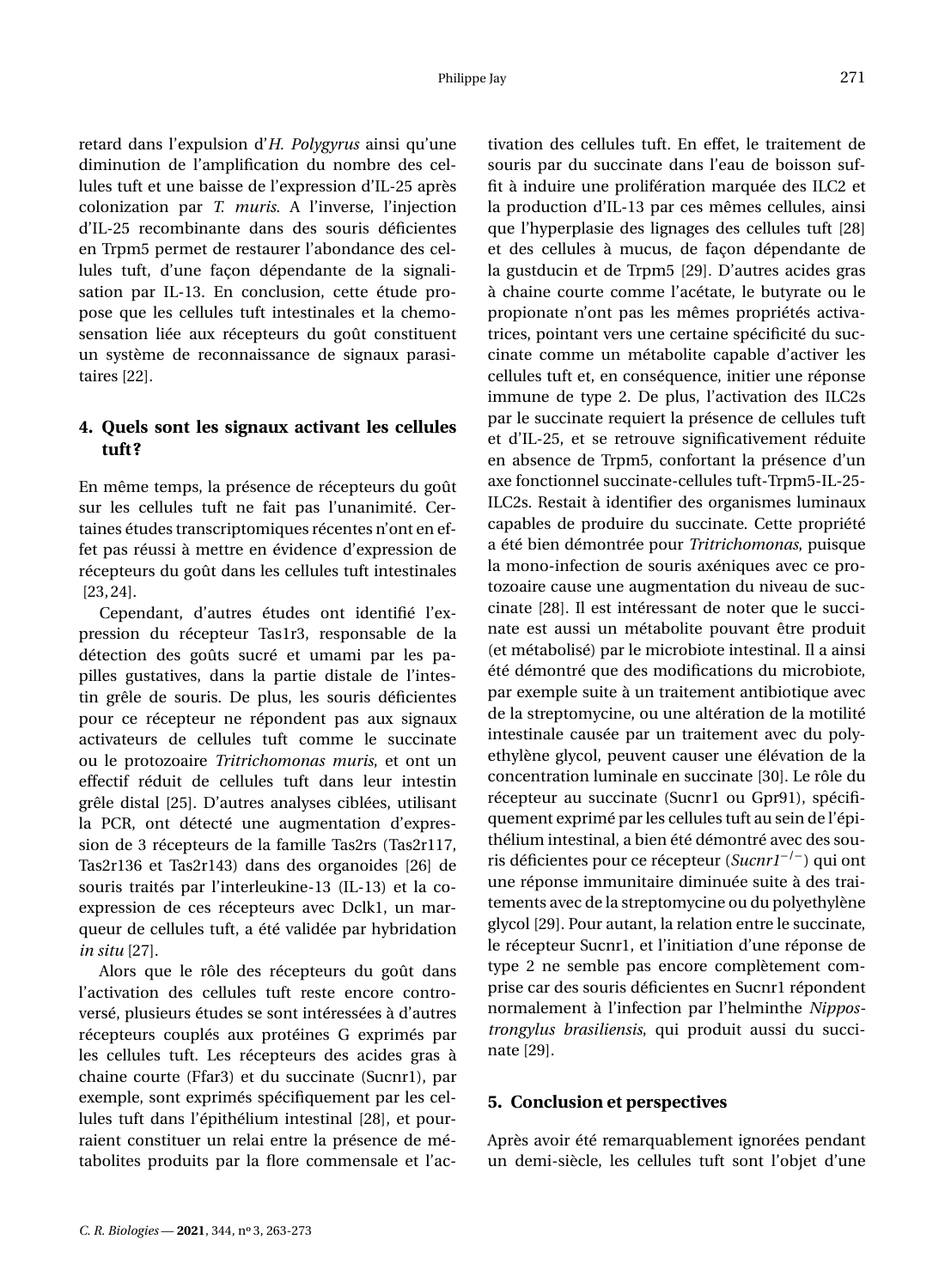attention croissante. Ces cinq dernières années ont permis des avancées spectaculaires, notamment l'identification de la première fonction des cellules tuft intestinales comme sentinelles de cette muqueuse. Grâce à une palette d'outil en génétique de souris, nous commençons à identifier les circuits de signalisation qui sont activés dans les cellules tuft, ainsi que certains des signaux produits par les microorganismes luminaux permettant cette activation. Pour autant, la compréhension de la multiplicité des signaux activant les cellules tuft, ainsi que des cascades de signalisation résultantes dans les cellules tuft et leurs conséquences physiologiques n'en est qu'à ses balbutiements et les années à venir permettront sans doute d'apprécier plus pleinement le rôle de ces cellules aussi rares dans la muqueuse intestinale qu'essentielles pour la régulation de son homéostasie.

#### **References**

- <span id="page-10-0"></span>[1] N. Barker, J. H. van Es, J. Kuipers, P. Kujala, M. van den Born, M. Cozijnsen, A. Haegebarth, J. Korving, H. Begthel, P. J. Peters, H. Clevers, "Identification of stem cells in small intestine and colon by marker gene Lgr5", *Nature* **449** (2007), p. 1003- 1007.
- <span id="page-10-1"></span>[2] N. Gassler, "Paneth cells in intestinal physiology and pathophysiology", *World J. Gastrointest. Pathophysiol.* **8** (2017), p. 150-160.
- <span id="page-10-2"></span>[3] L. G. van der Flier, H. Clevers, "Stem cells, self-renewal, and differentiation in the intestinal epithelium", *Annu. Rev. Physiol.* **71** (2009), p. 241-260.
- <span id="page-10-3"></span>[4] J. Rhodin, T. Dalhamn, "Electron microscopy of the tracheal ciliated mucosa in rat", *Z. Zellforsch. Mikrosk. Anat.* **44** (1956), p. 345-412.
- <span id="page-10-4"></span>[5] O. Jarvi, O. Keyrilainen, "On the cellular structures of the epithelial invasions in the glandular stomach of mice caused by intramural application of 20-methylcholantren", *Acta Pathol. Microbiol. Scand. Suppl.* **39** (1956), p. 72-73.
- <span id="page-10-5"></span>[6] D. Hofer, D. Drenckhahn, "Identification of brush cells in the alimentary and respiratory system by antibodies to villin and fimbrin", *Histochemistry* **98** (1992), p. 237-242.
- <span id="page-10-6"></span>[7] A. Nabeyama, C. P. Leblond, ""Caveolated cells" characterized by deep surface invaginations and abundant filaments in mouse gastro-intestinal epithelia,", *Am. J. Anat.* **140** (1974), p. 147-165.
- <span id="page-10-7"></span>[8] F. Gerbe, B. Brulin, L. Makrini, C. Legraverend, P. Jay, "DCAMKL-1 expression identifies tuft cells rather than stem cells in the adult mouse intestinal epithelium", *Gastroenterology* **137** (2009), p. 2179-2180.
- <span id="page-10-9"></span>[9] F. Gerbe, J. van Es, L. Makrini, B. Brulin, G. Mellitzer, S. Robine, B. Romagnolo, N. F. Shroyer, J. F. Bourgaux, C. Pignodel, H. Clevers, P. Jay, "Distinct ATOH1 and Neurog3 requirements define tuft cells as a new secretory cell type in the intestial epithelium", *J. Cell Biol.* **192** (2011), p. 767-780.
- [10] M. Saqui-Salces, T. M. Keeley, A. S. Grosse, X. T. Qiao, M. El-Zaatari, D. L. Gumucio, L. C. Samuelson, J. L. Merchant, "Gastric tuft cells express DCLK1 and are expanded in hyperplasia", *Histochem. Cell Biol.* **136** (2011), p. 191-204.
- <span id="page-10-8"></span>[11] M. Bjerknes, C. khandanpour, T. Möröy, T. Fujiyama, M. Hoshino, T. J. Klisch, Q. Ding, L. Gan, J. Wang, M. G. Martin, H. Cheng, "Origin of the brush cell lineage in the mouse intestinal epithelium", *Dev. Biol.* **362** (2012), p. 194-218.
- <span id="page-10-10"></span>[12] F. Gerbe, E. Sidot, D. J. Smyth, M. Ohmoto, I. Matsumoto, V. Dardalhon, P. Cesses, L. Garnier, M. Pouzolles, B. Brulin, M. Bruschi, Y. Harcus, V. S. Zimmermann, N. Taylor, R. M. Maizels, P. Jay, "Intestinal epithelial tuft cells initiate type 2 mucosal immunity to helminth parasites", *Nature* **529** (2016), p. 226-230.
- <span id="page-10-11"></span>[13] K. Moro, T. Yamada, M. Tanabe, T. Takeuchi, T. Ikawa, H. Kawamoto, J. Furusawa, M. Ohtani, H. Fujii, S. Koyasu, "Innate production of T(H)2 cytokines by adipose tissue-associated c-Kit(+)Sca-1(+) lymphoid cells", *Nature* **463** (2010), p. 540-544.
- <span id="page-10-12"></span>[14] D. R. Neill, S. H. Wong, A. Bellosi, R. J. Flynn, M. Daly, T. K. Langford, C. Bucks, C. M. Kane, P. G. Fallon, R. Pannell, H. E. Jolin, A. N. McKenzie, "Nuocytes represent a new innate effector leukocyte that mediates type-2 immunity", *Nature* **464** (2010), p. 1367-1370.
- <span id="page-10-13"></span>[15] F. Varyani, J. O. Fleming, R. M. Maizels, "Helminths in the gastrointestinal tract as modulators of immunity and pathology", *Am. J. Physiol. Gastrointest. Liver Physiol.* **312** (2017), p. G537- G549.
- <span id="page-10-14"></span>[16] J. von Moltke, M. Ji, H.-E. Liang, R. M. Locksley, "Tuft-cellderived IL-25 regulates an intestinal ILC2-epithelial response circuit", *Nature* **529** (2016), p. 221-225.
- <span id="page-10-15"></span>[17] D. Hofer, B. Puschel, D. Drenckhahn, "Taste receptor-like cells in the rat gut identified by expression of alpha-gustducin", *Proc. Natl. Acad. Sci. USA* **93** (1996), p. 6631-6634.
- <span id="page-10-16"></span>[18] P. Rossler, C. Kroner, J. Freitag, J. Noe, H. Breer, "Identification of a phospholipase C beta subtype in rat taste cells", *Eur. J. Cell Biol.* **77** (1998), p. 253-261.
- <span id="page-10-17"></span>[19] C. A. Perez, L. Huang, M. Rong, J. A. Kozak, A. K. Preuss, H. Zhang, M. Max, R. F. Margolskee, "A transient receptor potential channel expressed in taste receptor cells", *Nat. Neurosci.* **5** (2002), p. 1169-1176.
- <span id="page-10-18"></span>[20] S. Kaske, G. Krasteva, P. Konig, W. Kummer, T. Hofmann, T. Gudermann, V. Chubanov, "TRPM5, a taste-signaling transient receptor potential ion-channel, is a ubiquitous signaling component in chemosensory cells", *BMC Neurosci.* **8** (2007), article no. 49.
- <span id="page-10-19"></span>[21] B. Schütz, I. Jurastow, S. Bader, C. Ringer, J. von Engelhardt, V. Chubanov, T. Gudermann, M. Diener, W. Kummer, G. Krasteva-Christ, E. Weihe, "Chemical coding and chemosensory properties of cholinergic brush cells in the mouse gastrointestinal and biliary tract", *Front. Physiol.* **6** (2015), article no. 87.
- <span id="page-10-20"></span>[22] M. R. Howitt, S. Lavoie, M. Michaud, A. M. Blum, S. V. Tran, J. V. Weinstock, C. A. Gallini, K. Redding, R. F. Margolskee, L. C. Osborne, D. Artis, W. S. Garrett, "Tuft cells, tastechemosensory cells, orchestrate parasite type 2 immunity in the gut", *Science* **351** (2016), p. 1329-1333.
- <span id="page-10-21"></span>[23] C. Bezencon, A. Furholz, F. Raymond, R. Mansourian, S. Metairon, J. Le Coutre, S. Damak, "Murine intestinal cells express-